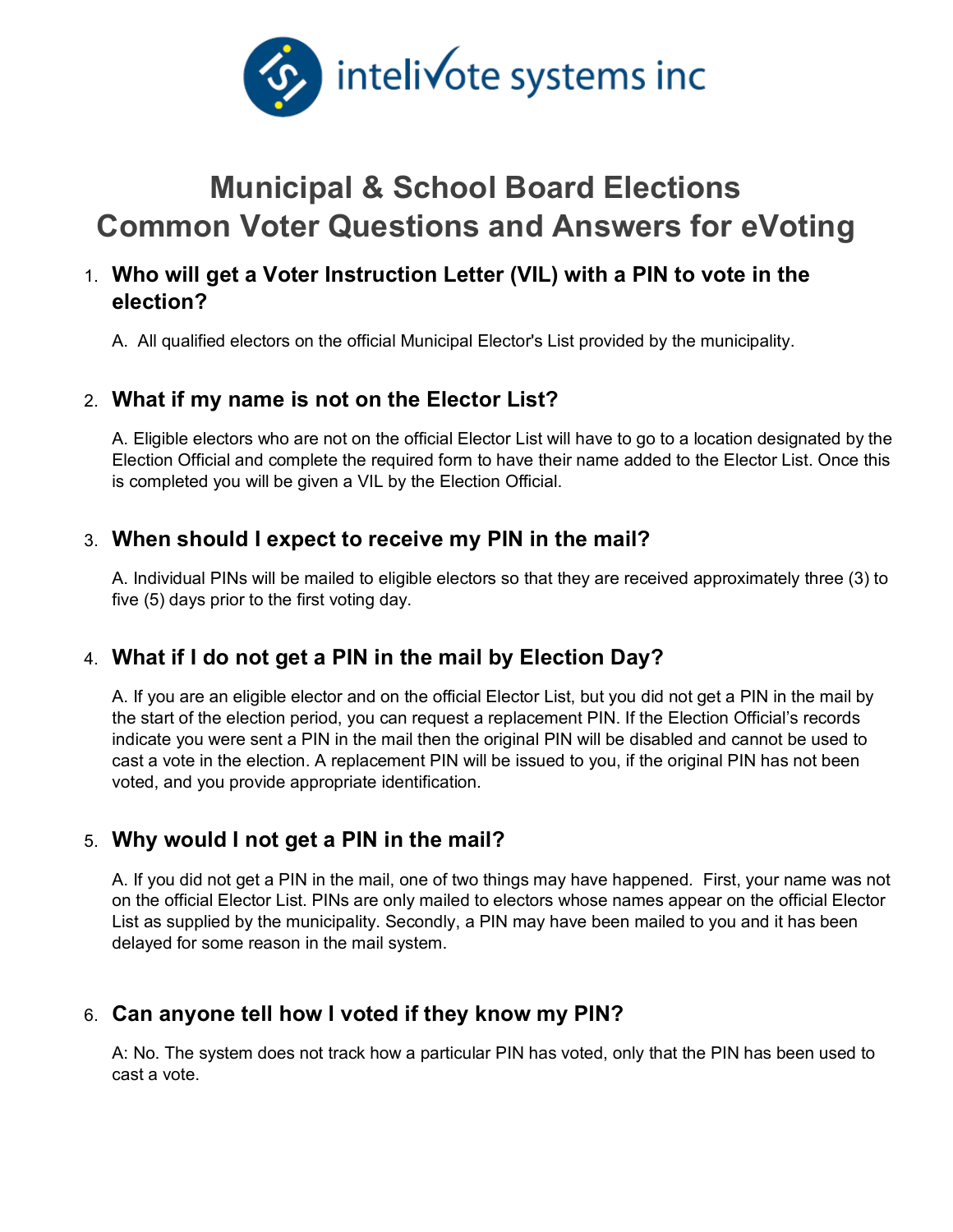# 7. **Once I have my PIN, do I have to register in advance if I want to use either the telephone or the Internet to cast my vote?**

A. No, there is no registration required. During the election period, using your PIN, you can use either the telephone or the Internet to cast your vote, or vote using a paper ballot if this is offered by the municipality.

#### 8. **What if I lose or misplace my PIN?**

A. If an elector loses or misplaces their PIN, they should contact the *Voter HelpLine*. The Election Official can decide to replace the missing PIN if it has not already been voted. They will determine if a voter has to travel to a location, sign a form, and then replace the missing PIN, or they can decide to allow the *Voter HelpLine* agent to authenticate the caller and issue a replacement PIN over the phone. In both cases, the original lost or missing PIN will be disabled, and it will not be able to be voted in the election.

#### 9. **How do I access the voting system?**

A. Voting instructions will be included in the Voter Instruction letter mailed to each eligible elector on the official Elector List. Included in this information are instructions on how to access the voting system. Voters can cast their ballot using the telephone or cell phone by calling a toll-free number. Voters using personal computers will use the Internet to visit a website that will allow them entry into the voting system where they can cast their vote.

# 10. **Once I enter my PIN and start my voting process do I have to complete all ballots in one session? For example, what if I am interrupted and must hang up the phone for some reason or, if I am voting using the Internet and must leave my session?**

A. No, you do not have to vote all ballots at one time uninterrupted. You can disconnect from the Internet or the telephone and re-connect later, re-enter your PIN and any other credentials required and complete your voting activity at that time. In fact, if you find it more convenient, you can switch from one method to the other and complete your voting using the other method. For example, you can start your voting on the Internet and at some point close your Internet session, and then later re-start the voting process and re-enter your PIN and any other credentials required using your phone or cell phone and complete your ballot.

# 11. **What happens if I access the voting system and am presented with incorrect candidates for my district or ward?**

A. The list of candidates presented to you as a voter is determined by your place of residence as defined on the Elector List. If you have moved and your new address was not updated on the Elector List, (and your Voter Instruction letter and PIN were forwarded to your new address), then you will see the list of candidates associated with your old place of residence. First, exit the system without voting the race with the incorrect candidates. You should call the *Voter HelpLine* and the Election Official will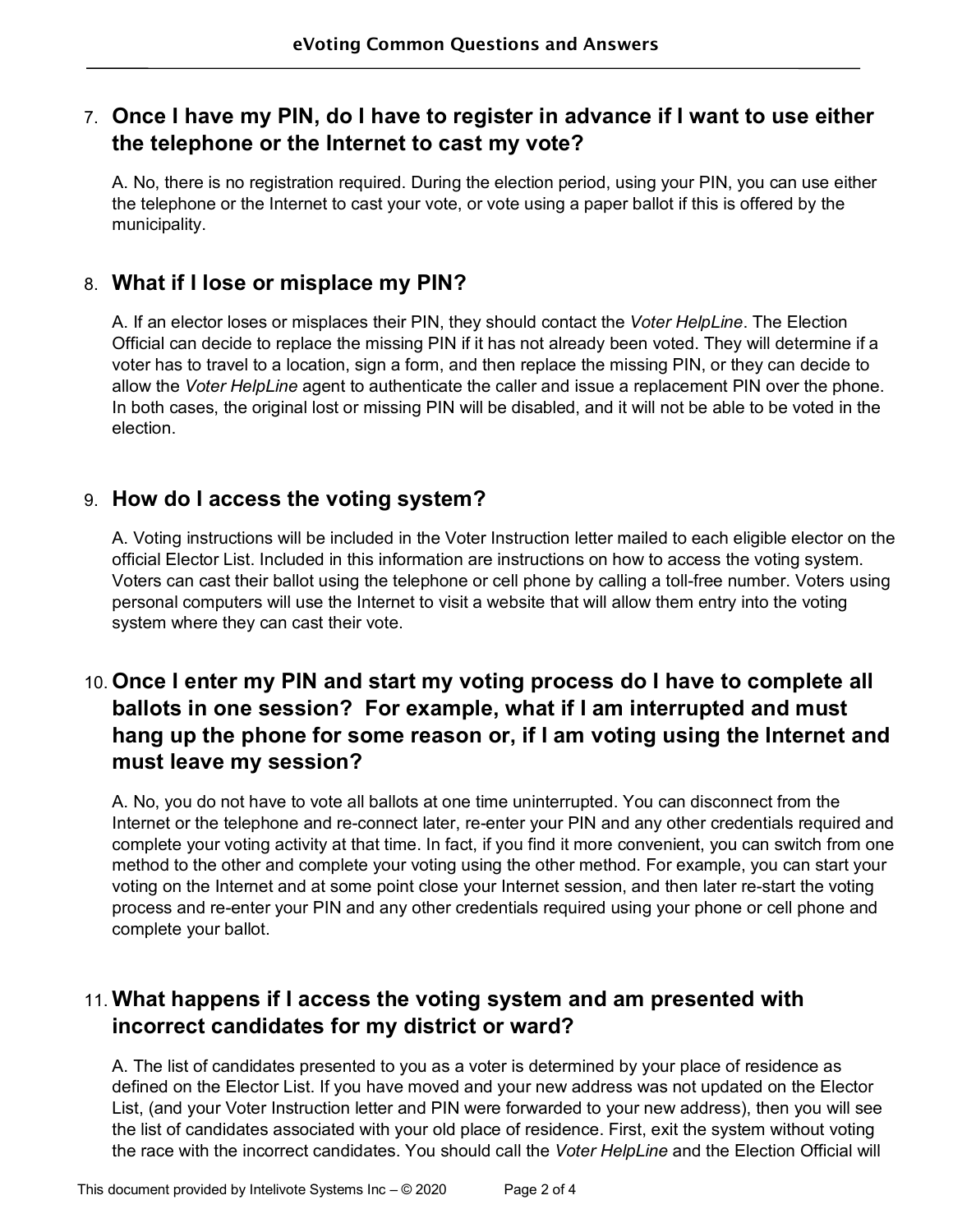authenticate you and, if satisfied, can then electronically "re-categorize" the PIN. The correct list of candidates will be presented to you once you re-connect to the voting system.

#### 12. **What do I do if I am not sure if I completed a ballot**?

A. During the voting period you can connect to the voting system and enter your PIN. If you have yet to complete all ballots assigned to you, the system will begin where you left off - at the next race you are eligible to complete. When you have completed voting all ballots assigned to you, entering your PIN online and any other credentials required in the voting system during the voting period will display a message containing your vote status. This message will advise if you have completed voting. You can also contact the *Voter HelpLine* to get more information.

# 13. **If I am using the telephone to vote, how will I know what number to press to vote for the candidate of my choice or what if I make a mistake and select a different candidate than the one I want to vote for?**

A. The Voter Instruction letter mailed to you has the list of candidates included on it for your reference purpose. In addition, each time the system presents you with a race to vote for; it lists the eligible candidates running for that position and instructs you to select the corresponding number for that candidate. You may also clear your ballot selections and start over.

#### 14. **Once a vote has been confirmed, can it be changed?**

A. No. Once a vote has been confirmed it cannot be changed. This process is the same as dropping the ballot into the ballot box in a traditional paper-based election ensuring complete voter anonymity and secrecy of ballot. The system does not know how the ballot was voted; only that the PIN was used in the election to cast a vote and thus it cannot be removed from the vote count.

## 15. **How do I vote if I am away from home, out of town, out of the province, or out of the country?**

A. You can vote during the election voting period using the Internet from anywhere in the world. You can also use telephone service and connect to the voting system toll free from anywhere in North America simply by dialing the toll-free number contained in your Voter Instruction letter.

# 16. **What if I have a rotary phone at home, no cell phone and don't have a computer with Internet service. How can I vote?**

A. You do not have to vote from home. You can vote from any location using any phone with touch tone service or from any computer. You can also vote in person at polling stations if the municipality is offering PC's and phones at these locations and/or paper ballots in concert with the electronic voting options. The location of the polling stations can be found in the Voter Instruction letters sent to eligible electors.